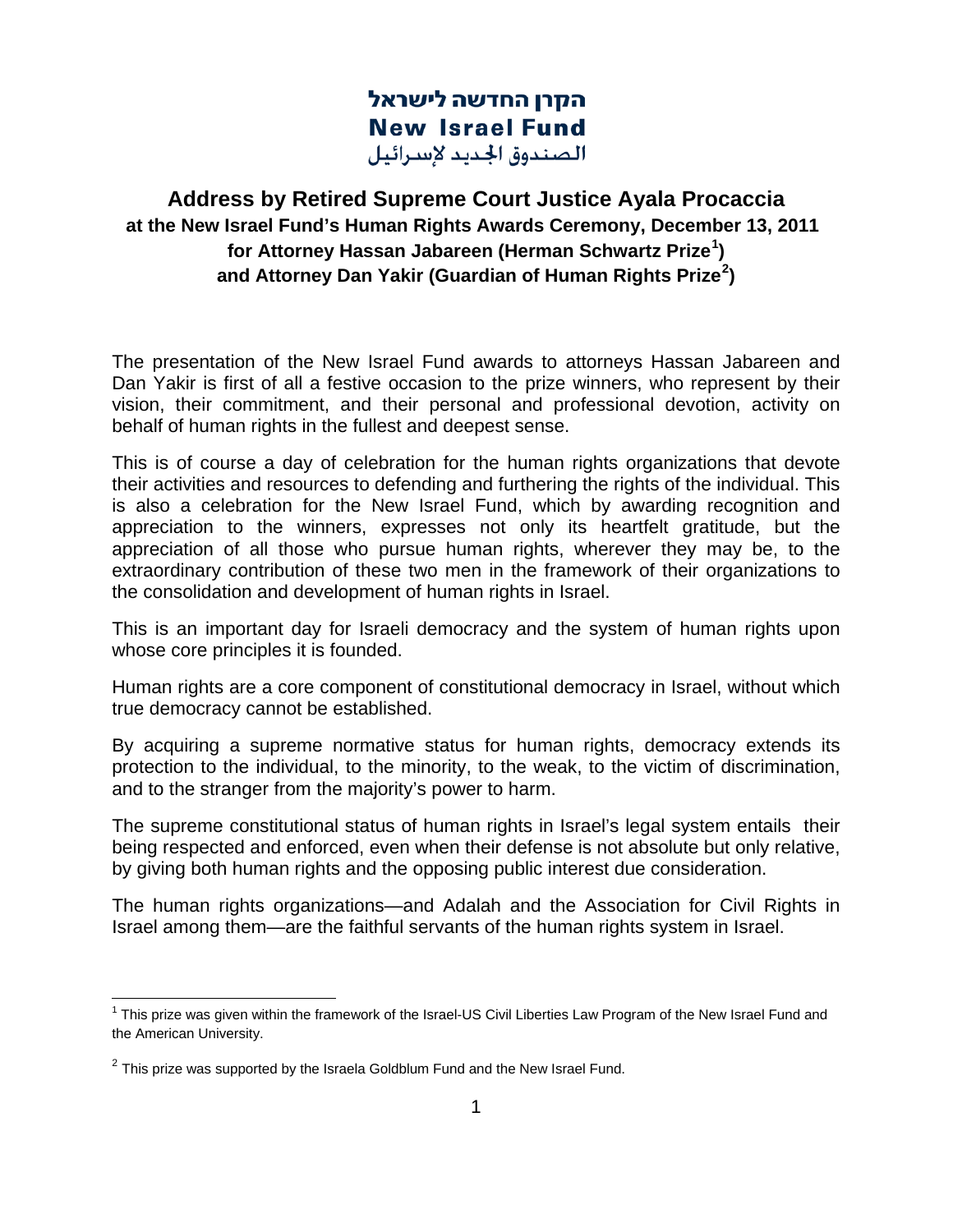They operate in the various rights sectors with the goal of healing the personal and collective wounds to human rights by standing up for respecting political and civil rights, by fulfilling economic, social, and cultural rights, and by standing up for the rights of suspects, the accused, the detained, and prisoners in every stage of the criminal process and punishment.

The Adalah organization has dealt for some 15 years in defending the human rights of Israeli citizens from the Arab sector and the rights of Palestinians from the territories. Under the leadership and the inspiration of attorney Jabareen, the organization works to defend the Arab minority throughout the spectrum of human rights in various channels of activity, among them the initiation of steps before government authorities and the courts, alongside manifold public activity.

Adalah's petitions to the High Court of Justice deal with a wide range of human rights associated with the Arab public, among them the equal distribution of public resources, freedom of speech and political freedom, family rights, the official status of Arabic, freedom of religion and worship, and various social rights. An important part of the decisions in principle handed down by the High Court of Justice on human rights issues were given in petitions submitted by the organization. The activity of Adalah under the leadership of attorney Jabareen excels in its commitment, determination, and high professional and cultural level. This is an organization that works to advance human rights by legal means, not extra-legal means, by outstanding intellectual power, high moral commitment, and a broad vision of Israeli society in all its diversity. These special characteristics have given the Adalah organization its unique status on the map of human rights organizations in Israel.

The Association for Civil Rights in Israel has worked for years to defend human rights in Israel in the broadest sense of the term. It is devoted to defending and developing basic rights in all sectors of Israeli society and in the entire rights spectrum. It provides defense without distinction of religion, ethnic group, gender, nationality, or political affiliation. It divides its activities among various channels of action, among them activities connected with legislation in the Knesset, the initiating of legal action in the courts, providing legal assistance to the needy, and widespread educational and training activities on human rights issues.

The fields of action of Adalah and ACRI partly overlap and complement one another.

The importance of their contribution to defending and developing human rights greatly exceeds the specific issues on their public and legal agendas. Their activity contributes to deepening the internal content and general significance of democracy in Israel, and raising the moral level of Israeli society at large. The judicial norms established following the organizations' initiatives have a wide impact on the entire society. Their activity has educational, social, and moral value that exceeds whatever particular issue that has been brought for resolution.

Human rights are the very heart and soul of Israeli democracy. It is not enough for them to be written in law books and the verdicts of the courts.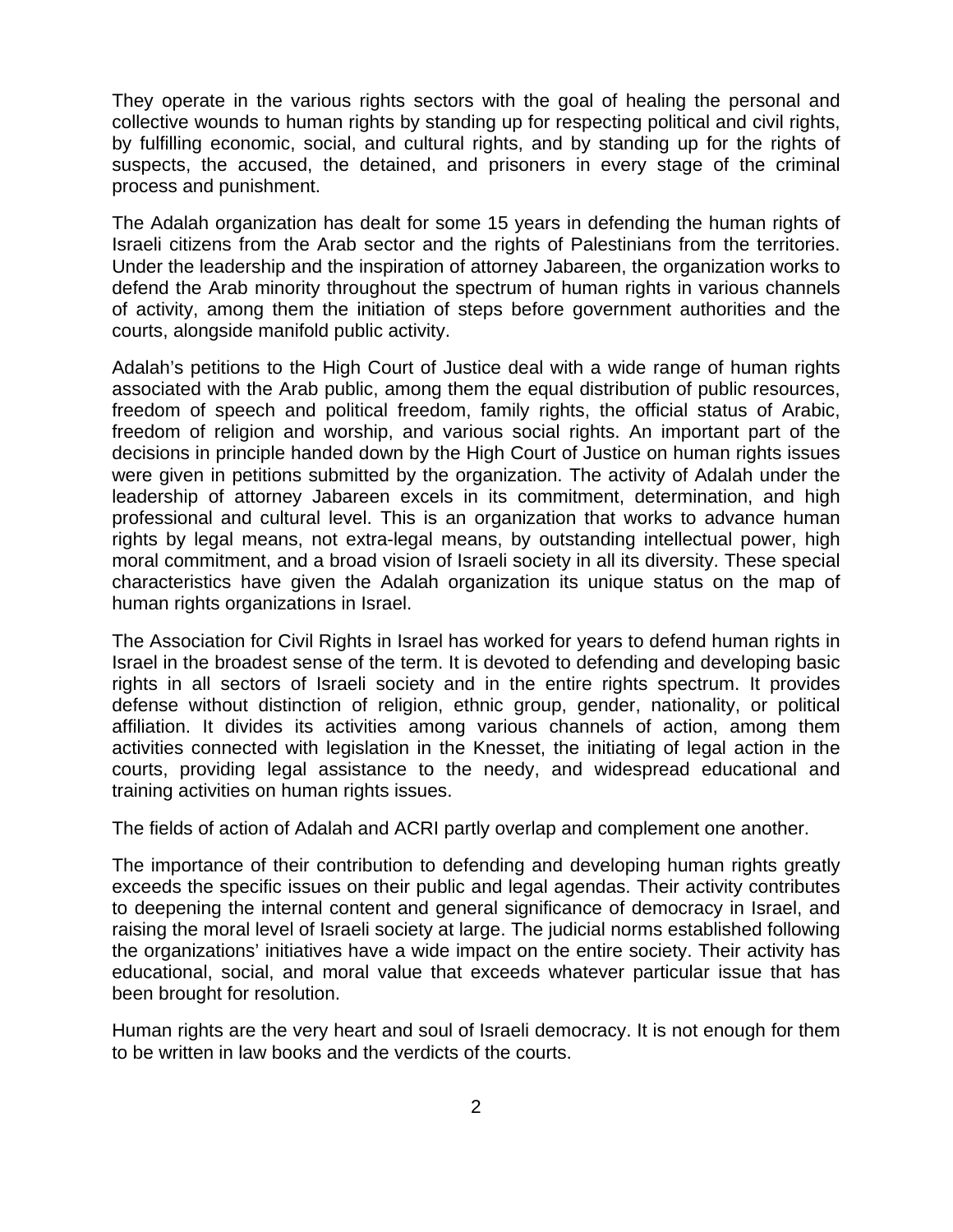In order to give them life, a motivating force is necessary to translate these abstract principles to the everyday reality in the field. The human rights organizations are the connecting link between the principles of human rights and their implementation on the ground of reality. They are the seeing eye, the listening ear, and the attentive heart to what goes on in the field. They are what bring the distress of the individual and the community to the public consciousness and to the test of the ruling authorities. Without them, where would the individuals and communities go that lack the strength to conduct their struggles by themselves?

The central part of the human rights organizations in Israeli democracy is doubly important in this period, in which we must stand guard over the basic constitutional values of Israel's system of government and justice. At a time when attempts are being made to limit and narrow the ability of these organizations to act in defense of human rights, it must be hoped that the internal restraining mechanisms of Israeli democracy will once again meet the test and not permit these attempts to succeed. But it is not enough to repel attempts at harm. It is necessary to act, to support and encourage the human rights organizations so as to enable them to broaden their activity and fulfill their goals. As much as the organizations' activity is consolidated and developed, so will the substance of Israeli democracy be strengthened. Without the manifold activity of the human rights organizations, human rights in Israel are liable to wither into insignificance without any grasp on the reality of life.

Behind the bodies and organizations that perform this holy work are always people of vision who act to translate this vision into a living language. As we know, everything in the end rises and falls by the human element, and to a great extent on the worth and level of the leadership that guides the idea, outlines the objectives, and works to fulfill them by translating them into the language of practice. These things may be said about the awardees before us.

Attorney Hassan Jabareen, one of the founders and leaders of Adalah, and attorney Dan Yakir, one of the leaders of the Association for Civil Rights in Israel, were both formed from that same special leadership material around which groups focus to fulfill their ideas. Such leadership is characterized, first of all, by a clear vision and complete devotion to it, by an absolute willingness to devote their professional lives to carry it out, and by investing all of their personal resources to that end—even if this entails significant personal sacrifices. It entails a total commitment to realize the objectives, even at the knowledge that the path is not always strewn with successes, and even when it is paved with failures and disappointments. Such leadership does not give in, even when the course is winding and difficult, and expressions of acknowledgement and recognition are not waiting at its end.

As one who has followed the activities of attorneys Jabareen and Yakir for many years in the frameworks of legal procedures they have initiated for their organizations in the High Court of Justice, I can testify that the organizations, the Israeli public, and the country's constitutional democracy have been privileged with human rights leaders of the highest caliber. They combine vision, total commitment to achieving it, great human sensitivity, and the highest intellectual and judicial level. By their special qualities they